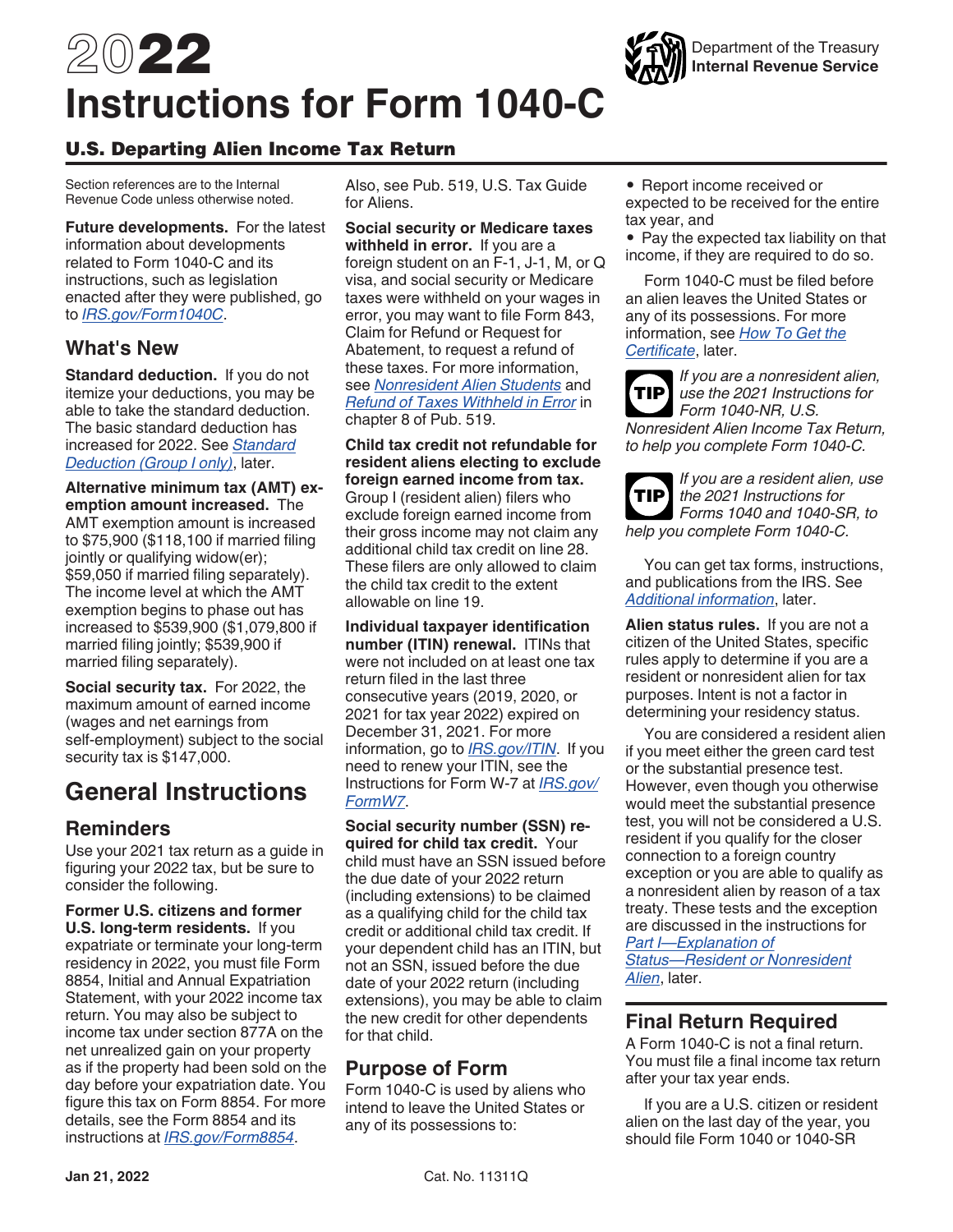<span id="page-1-0"></span>reporting your worldwide income. If you are not a U.S. citizen or resident alien on the last day of the year, you should file Form 1040-NR. However, certain individuals who were resident aliens at the beginning of the tax year but nonresident aliens at the end of the tax year must file a "dual-status" return. See *[Dual-status tax year](#page-5-0)*, later.

Any tax you pay with Form 1040-C counts as a credit against tax on your final return. Any overpayment shown on Form 1040-C will be refunded only if and to the extent your final return for the tax year shows an overpayment.

**Note.** There are some tax items that are not addressed on Form 1040-C or in these instructions that must be taken into account on your final return. For example, if you are a Group I (resident alien) filer, you must reconcile any advance payments of the premium tax credit with the premium tax credit allowed on your tax return. See Form 8962 Premium Tax Credit (PTC), and its instructions, for more information.

# **Certificate of Compliance**

**Note.** The issuance of a certificate of compliance is not a final determination of your tax liability. If it is later determined that you owe more tax, you will have to pay the additional tax due.

**Form 1040-C or Form 2063.** If you are an alien, you should not leave the United States or any of its possessions without getting a certificate of compliance from your IRS Field Assistance Area Director on Form 1040-C or Form 2063, U.S. Departing Alien Income Tax Statement, unless you meet one of the *Exceptions,* explained later.

You can file the shorter Form 2063 if you have filed all U.S. income tax returns you were required to file, you paid any tax due, and either of the following applies.

• You have no taxable income for the year of departure and for the preceding year (if the time for filing the earlier year's return has not passed).

• You are a resident alien with taxable income for the preceding year or for the year of departure, but the Area Director has decided that your leaving will not hinder collecting the tax.

**Exceptions.** You do not need a certificate of compliance if any of the following applies.

1. You are a representative of a foreign government who holds a diplomatic passport, a member of the representative's household, a servant who accompanies the representative, an employee of an international organization or foreign government whose pay for official services is exempt from U.S. taxes and who has no other U.S. source income, or a member of the employee's household who has no income from U.S. sources. However, if you signed a waiver of nonimmigrant's privileges as a condition of holding both your job and your status as an immigrant, this exception does not apply, and you must get a certificate.

2. You are a student, industrial trainee, or exchange visitor, or the spouse or child of such an individual. To qualify for this exception, you must have an F-1, F-2, H-3, H-4, J-1, J-2, or Q visa. Additionally, you must not have received any income from sources in the United States other than:

a. Allowances covering expenses incident to your study or training in the United States (including expenses for travel, maintenance, and tuition);

b. The value of any services or accommodations furnished incident to such study or training;

c. Income from employment authorized under U.S. immigration laws; or

d. Interest on deposits, but only if that interest is not effectively connected with a U.S. trade or business.

3. You are a student, or the spouse or child of a student, with an M-1 or M-2 visa. To qualify, you must not have received any income from sources in the United States other than:

a. Income from employment authorized under U.S. immigration laws, or

b. Interest on deposits, but only if that interest is not effectively connected with a U.S. trade or business.

4. Any of the following applies.

a. You are on a pleasure trip and have a B-2 visa.

b. You are on a business trip, have a B-1 visa or a combined B-1/B-2 visa, and do not stay in the United States or any of its possessions for more than 90 days during the tax year.

c. You are passing through the United States or any of its possessions, including travel on a C-1 visa or under a contract, such as a bond agreement, between a transportation line and the U.S. Attorney General.

d. You are admitted on a border-crossing identification card.

e. You do not need to carry passports, visas, or border-crossing identification cards because you are (i) visiting for pleasure or (ii) visiting for business and do not stay in the United States or any of its possessions for more than 90 days during the tax year.

f. You are a resident of Canada or Mexico who commutes frequently to the United States to work and your wages are subject to income tax withholding.

g. You are a military trainee admitted for instruction under the Department of Defense and you will leave the United States on official military travel orders.

However, exception 4 does not apply if the Area Director believes you had taxable income during the current tax year through your departure date or the preceding tax year and your leaving the United States would hinder collecting the tax.

# **How To Get the Certificate**

To get a certificate of compliance you must obtain a sailing or departure permit. To obtain a permit, file Form 1040-C or Form 2063 (whichever applies) with your local IRS office before you leave the United States.

*You must make an appointment for assistance at*  **developmental proposition** the local office. You can call *844-545-5640 between the hours of 7 a.m. and 7 p.m. local time to make the appointment. Depending on the time of year, some offices may not have available appointments within the 2 to 4 week time frame you must file so allow enough time to schedule your appointment before your departure date.*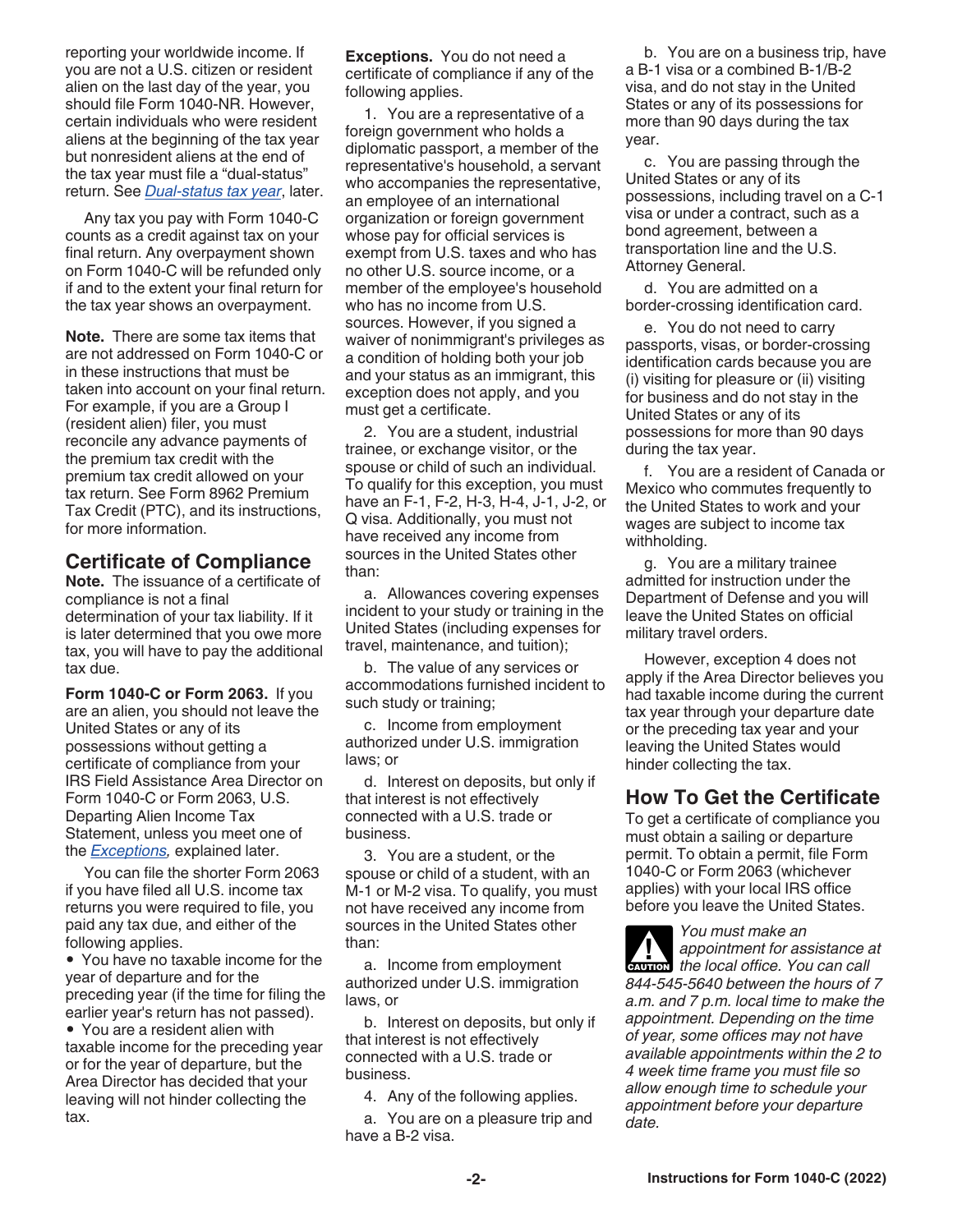You must also pay all the tax shown as due on Form 1040-C and any taxes due for past years. Refer to the information discussed under the heading entitled, *Paying Taxes and Obtaining Refunds*, later, in this section.

It is advisable for aliens who have been working in the United States to get the permit from an IRS office in the area of their employment, but it also can be obtained from an IRS office in the area of their departure.

### **When To Get a Sailing or Departure Permit**

You should get your sailing or departure permit at least 2 weeks before you plan to leave. You cannot apply earlier than 30 days before your planned departure date. **Do not** wait until the last minute in case there are unexpected problems.

# **Forms To File**

If you must get a sailing or departure permit, you must file Form 2063 or Form 1040-C. Both forms have a "certificate of compliance" section. When the certificate of compliance is signed by an agent of the Field Assistance Area Director, it certifies that your U.S. tax obligations have been satisfied according to available information. Your Form 1040-C copy of the signed certificate, or the one detached from Form 2063, is your sailing or departure permit.

### **Form 2063**

This is a short form that asks for certain information but does not include a tax computation. The following departing aliens can get their sailing or departure permits by filing Form 2063:

• Aliens, whether resident or nonresident, who have had no taxable income for the tax year up to and including the date of departure and for the preceding year, if the period for filing the income tax return for that year has not expired.

• Resident aliens who have received taxable income during the tax year or preceding year and whose departure will not hinder the collection of any tax. However, if the IRS has information indicating that the aliens are leaving to avoid paying their income tax, they must file a Form 1040-C.

Aliens in either of these categories who have not filed an income tax return or paid income tax for any tax year **must** file the return and pay the income tax before they can be issued a sailing or departure permit on Form 2063. The sailing or departure permit detached from Form 2063 can be used for all departures during the current year. However, the IRS may cancel the sailing or departure permit for any later departure if it believes the collection of income tax is jeopardized by that later departure.

### **Form 1040-C**

If you must get a sailing or departure permit and you do not qualify to file Form 2063, you must file Form 1040-C. Ordinarily, all income received or reasonably expected to be received during the tax year up to and including the date of departure must be reported on Form 1040-C and the tax on it must be paid. When you pay any tax shown as due on the Form 1040-C, and you file all returns and pay all tax due for previous years, you will receive a sailing or departure permit.

*The IRS may permit you to furnish a bond guaranteeing payment instead of paying the taxes for certain years. The sailing or departure permit issued under the conditions in this paragraph is only for the specific departure for which it is issued.* **TIP**

*Lawful permanent resident aliens (green card holders)*  **z** *with no definite plans to return to the United States must notify the Department of Homeland Security of their termination of residency and file Form 8854, Initial and Annual Expatriation Information Statement, with the IRS if they:*

*• Plan to surrender their green card, and*

*• Have been a lawful permanent resident in at least 8 taxable years during the previous 15 taxable years, including the taxable year during which they surrender their green card. See the Expatriation Tax information in IRS Publication 519, U.S. Tax Guide for Aliens, for more detailed information.*

### **Papers To Submit**

Getting your sailing or departure permit will go faster if you bring to your appointment at the IRS office papers and documents related to your income and your stay in the United States. Bring the following records with you if they apply:

- Your passport and alien registration card or visa.
- Copies of your U.S. income tax returns filed for the past 2 years.
- If you were in the United States for less than 2 years, bring the income tax returns you filed for that period.

• Receipts for income taxes paid on these returns.

• Receipts, bank records, canceled checks, and other documents that prove your deductions, business expenses, and dependents claimed on your returns.

• A statement from each employer showing wages paid and tax withheld from January 1 of the current year to the date of departure if you were an employee.

• If you were self-employed, you must bring a statement of income and expenses up to the date you plan to leave.

• Proof of estimated tax payments for the past year and this year.

• Documents showing any gain or loss from the sale of personal property, including capital assets and merchandise.

• Documents relating to scholarship or fellowship grants including verification of the grantor, source, and purpose of the grant.

- Documents indicating you qualify for any special tax treaty benefits claimed.
- Document verifying your date of departure from the United States, such as an airline ticket.

• Document verifying your U.S. taxpayer identification number, such as a social security card or an IRS-issued CP 565 showing your individual taxpayer identification number (ITIN).

*If you are married and reside in a community property state,*   $\frac{1}{2}$  in a community property stated also bring the above-listed *documents for your spouse. This applies whether or not your spouse requires a certificate.*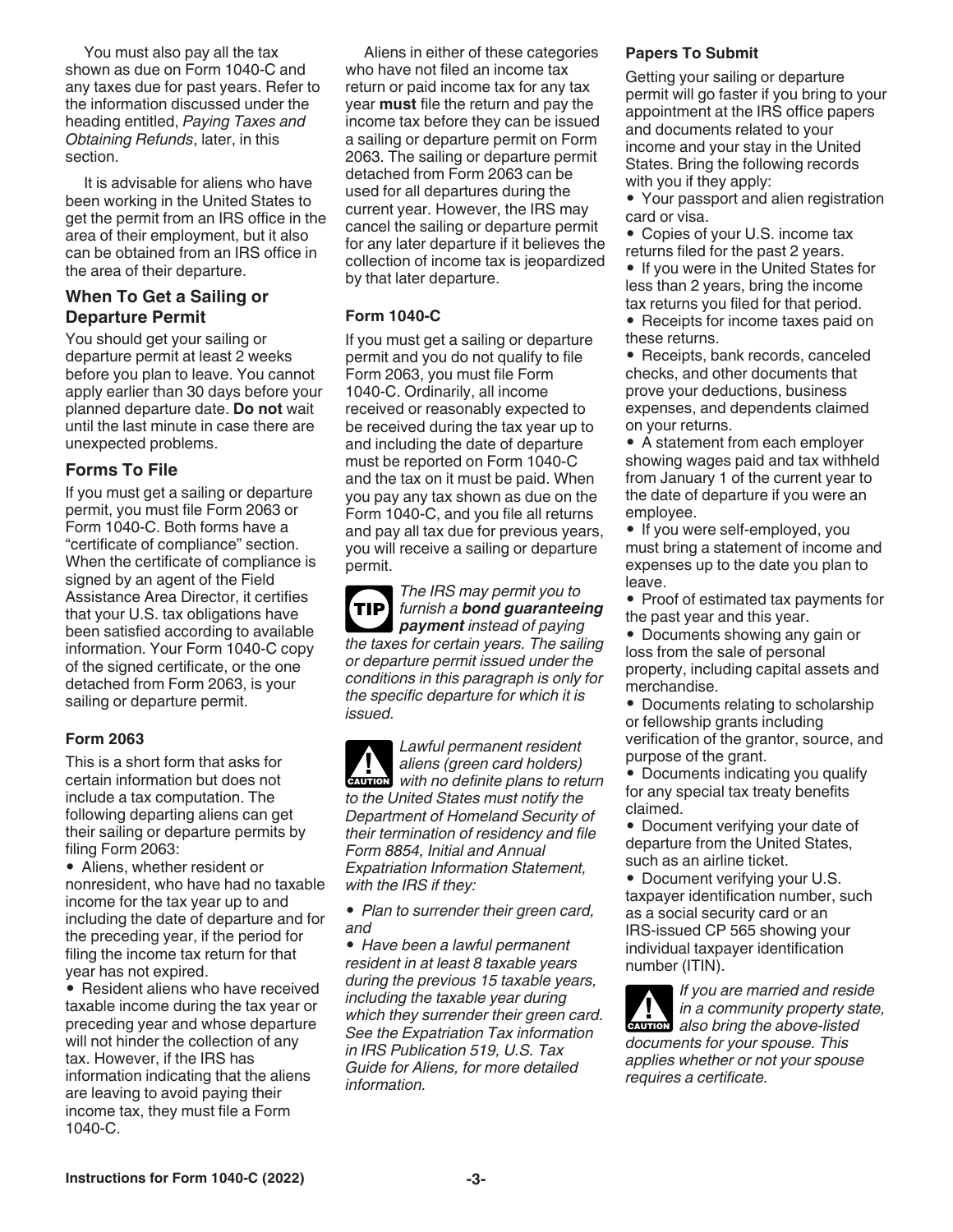### **Returning to the United States**

If you furnish the IRS with information showing, to the satisfaction of the IRS, that you intend to return to the United States and that your departure does not jeopardize the collection of income tax, you can get a sailing or departure permit by filing Form 1040-C without having to pay the tax shown on it. You must, however, file all income tax returns that have not yet been filed as required, and pay all income tax that is due on these returns.

Your Form 1040-C must include all income received and reasonably expected to be received during the entire year of departure. The sailing or departure permit issued with this Form 1040-C can be used for all departures during the current year. However, the IRS may cancel the sailing or departure permit for any later departure if the payment of income tax appears to be in jeopardy.

### **Joint Return on Form 1040-C**

Departing husbands and wives who are nonresident aliens cannot file joint returns. However, if one spouse is a resident alien, they can file a joint return on Form 1040-C if:

• Both spouses can reasonably be expected to qualify to file a joint return at the normal close of their tax year. • The tax years of the spouses end at the same time.

### **Paying Taxes and Obtaining Refunds**

Except when a bond is furnished, or the IRS is satisfied that your departure does not jeopardize the collection of income tax, you must pay all tax shown as due on the Form 1040-C at the time of filing it. You must also pay any taxes due for past years. If the tax computation on Form 1040-C results in an overpayment, there is no tax to pay at the time you file that return. However, the IRS cannot provide a refund at the time of departure. If you are due a refund, you must file Form 1040 or Form 1040-NR, as appropriate, at the end of the tax year.

### **Filing Annual U.S. Income Tax Returns**

Form 1040-C is **not** an annual U.S. income tax return. If an income tax

return is required by law, that return must be filed even though a Form 1040-C has already been filed. The tax paid with Form 1040- C should be taken as a credit against the tax liability for the entire tax year on your annual U.S. income tax return.

### **Identifying Number**

You are generally required to enter your social security number (SSN). To apply for an SSN, get *[Form SS-5](https://www.ssa.gov/ssnumber/)* from a Social Security Administration (SSA) office or you may call the SSA at 1-800-772-1213. Fill in Form SS-5 and return it to the SSA. If you do not have an SSN and are not eligible to get one, you must apply for an individual taxpayer identification number (ITIN). For details on how to do so, see *[Form W-7](https://www.irs.gov/forms-pubs/about-form-w-7)* and its instructions. It usually takes about 4–6 weeks to get an ITIN. If you already have an ITIN, enter it wherever your SSN is requested on your tax return. If you are required to include another person's SSN on your return and that person does not have and cannot get an SSN, enter that person's ITIN.

*An ITIN is for tax use only. It does not entitle you to social*  **does not entitle you to socially benefits or change** *your employment or immigration status under U.S. law.*

To find an IRS office, click on *[Contact Your Local IRS Office](https://www.irs.gov/help/contact-your-local-irs-office)* and enter your zip code to find the nearest office.

Please note that all Taxpayer Assistance Centers (TACs)  $\mathbf n$ operate by appointment. Services are limited and not all services are available at every TAC office. Call 844-545-5640 to schedule an appointment.

Remember that you must visit an IRS office at least 2 weeks (but no more than 30 days) before you leave the United States, so make sure you call for an appointment well before those time frames.

Please be prepared to furnish your anticipated date of departure and bring the following records with you if they apply.

1. A valid passport with your alien registration card or visa.

2. Copies of your U.S. income tax returns filed for the past 2 years. If you were in the United States for less than 2 years, bring copies of the income tax returns you filed for that period.

3. Receipts for income taxes paid on these returns.

4. Receipts, bank records, canceled checks, and other documents that prove your deductions, business expenses, and dependents claimed on the returns.

5. A statement from each employer you worked for this year showing wages paid and tax withheld. If you are self-employed, you must bring a statement of income and expenses up to the date you plan to leave.

6. Proof of any payments of estimated tax for the past year and the current year.

7. Documents showing any gain or loss from the sale of personal and/or real property, including capital assets and merchandise.

8. Documents concerning scholarship or fellowship grants, such as: (a) verification of the grantor, source, and purpose of the grant; (b) copies of the application for, and approval of, the grant; (c) a statement of the amount paid, and your duties and obligations under the grant; and (d) a list of any previous grants.

9. Documents indicating qualification for special tax treaty benefits.

10. Document verifying your date of departure from the United States, such as an airline ticket.

11. Document verifying your U.S. taxpayer identification number (TIN), such as a social security card or an IRS-issued Notice CP 565 showing your ITIN.

**Note.** If you are married and reside in a community property state, also bring the documents listed on this page for your spouse. This applies whether or not your spouse requires a certificate.

If you are filing Form 1040-C, file an original and one copy for the tax year in which you plan to leave. If you are departing between January 1, 2022, and April 18, 2022, you must also file Form 1040-NR, 1040, or 1040-SR for 2022 and pay any tax due.

Generally, a certificate of compliance on Form 1040-C will be issued without your paying tax or posting bond if you have not received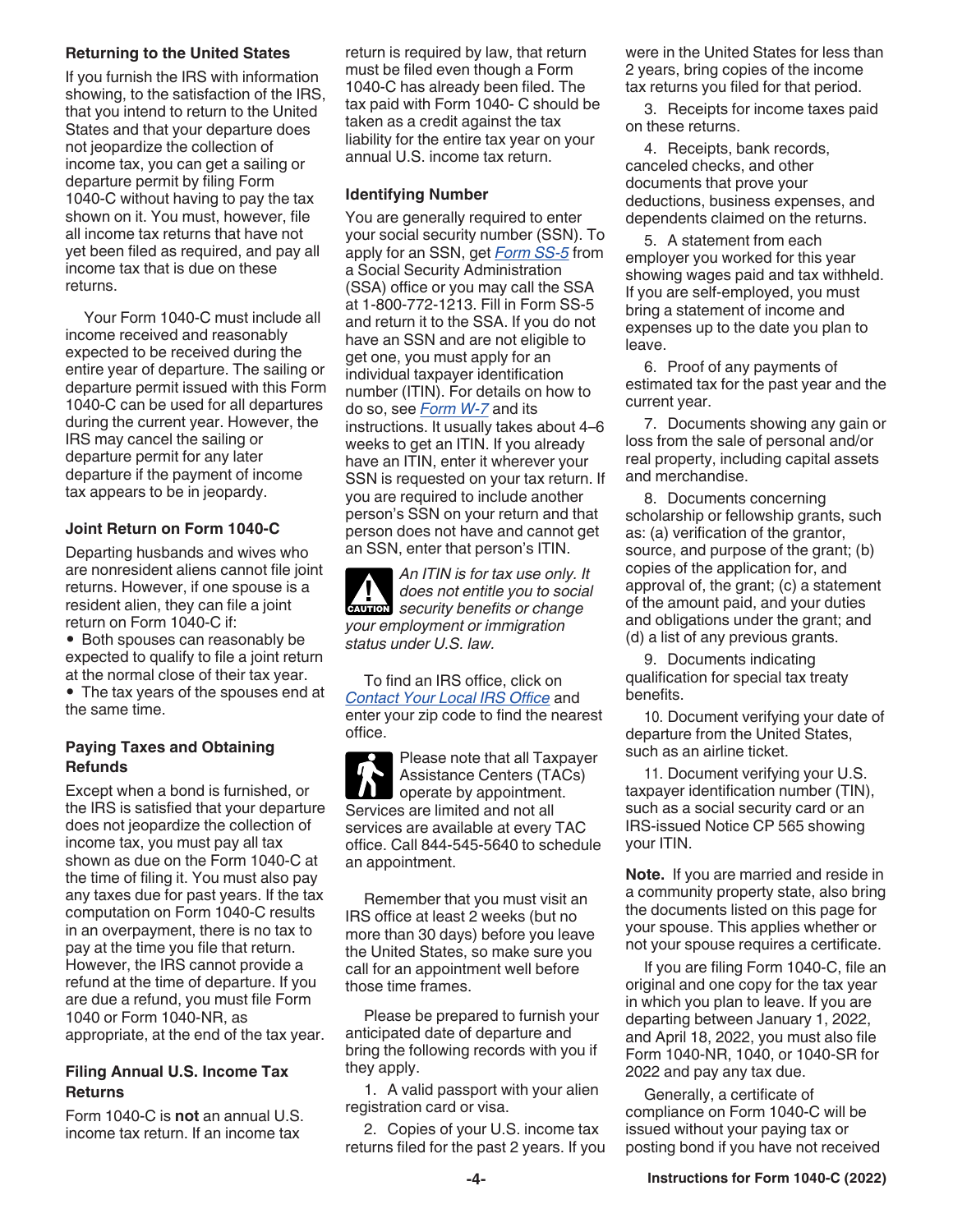<span id="page-4-0"></span>a termination assessment. A **termination assessment** is a demand for immediate payment of income tax for the current and immediately preceding year.

This certificate applies to all of your departures during the current tax year, subject to revocation on any later departure if the Area Director believes your leaving would hinder collecting the tax.

If you owe income tax and the Area Director determines that your departure will jeopardize the collection of the tax, a certificate of compliance on Form 1040-C will be issued only when you pay the tax due or post bond. The certificate will apply only to the departure for which it is issued.

For additional information, go to *[IRS.gov/Individuals/International-](https://www.irs.gov/individuals/international-taxpayers/departing-alien-clearance-sailing-permit)[Taxpayers/Departing-Alien-](https://www.irs.gov/individuals/international-taxpayers/departing-alien-clearance-sailing-permit)[Clearance-Sailing-Permit](https://www.irs.gov/individuals/international-taxpayers/departing-alien-clearance-sailing-permit)*.

# **Specific Instructions**

**Joint return.** Nonresident aliens cannot file a joint return. Resident aliens can file a joint return on Form 1040-C only if both of the following apply.

1. The alien and his or her spouse reasonably expect to be eligible to file a joint return at the close of the tax period for which the return is made.

2. If the tax period of the alien is terminated, the tax period of his or her spouse is terminated at the same time.

If Form 1040-C is filed as a joint return, enter both spouses' names, identification numbers, and passport or alien registration card numbers in the spaces provided on page 1 of the form. Also, include both spouses' income in Part III and furnish both spouses' information in Part I of the form. It may be necessary to complete a separate Part I for each spouse.

**Identifying number.** You must enter your identifying number where requested at the top of page 1 of Form 1040-C. Generally, this is your SSN. If you do not have an SSN, contact the Social Security Administration (SSA) to find out if you are eligible for one.



You can also visit the SSA's website at *[www.ssa.gov/](https://www.ssa.gov/ssnumber/) [ssnumber/](https://www.ssa.gov/ssnumber/)*, and then enter "Noncitizen" in the search box.

*ITIN.* If you do not have an SSN and are not eligible to get one, you must apply for an ITIN. For details on how to apply for an ITIN, see Form W-7, Application for IRS Individual Taxpayer Identification Number, and its instructions. Get the form and its instructions at *[IRS.gov/FormW7](https://www.irs.gov/forms-pubs/about-form-w-7)*. If you already have an ITIN, enter it wherever your SSN is requested on your tax return.

If you are required to include another person's SSN on your return and that person does not have and cannot get an SSN, enter that person's ITIN.

*An ITIN is for tax use only. It does not entitle you to social*  **does not entitle you to socially benefits or change** *your employment or immigration status under U.S. law. For more information, go to [IRS.gov/Individuals/](https://www.irs.gov/individuals/international-taxpayers/taxpayer-identification-numbers-tin) [International-Taxpayers/Taxpayer-](https://www.irs.gov/individuals/international-taxpayers/taxpayer-identification-numbers-tin)[Identification-Numbers-TIN](https://www.irs.gov/individuals/international-taxpayers/taxpayer-identification-numbers-tin).*

# **Part I—Explanation of Status—Resident or Nonresident Alien**

Generally, you are considered a resident alien if you meet either the green card test or the substantial presence test for 2022. You are considered a nonresident alien for the year if you do not meet either of these tests. For more information on resident and nonresident alien status, see Pub. 519.

**Green card test.** You are a resident alien for tax purposes if you are a lawful permanent resident of the United States at any time during 2022. You are a lawful permanent resident of the United States if you have been given the privilege, under U.S. immigration laws, of residing permanently in the United States as an immigrant. You generally have this status if the U.S. Citizenship and Immigration Services (USCIS) (or its predecessor organization, the Immigration and Naturalization

Service) has issued you an alien registration card, also known as a green card.

**Substantial presence test.** You are considered a resident alien for tax purposes if you meet the substantial presence test for 2022. You meet this test if you were physically present in the United States for at least:

• 31 days during 2022, and

• 183 days during the period 2022, 2021, and 2020, using the following chart.

| (a)                                           | (b)                             | (c)               | (d)                                                     |
|-----------------------------------------------|---------------------------------|-------------------|---------------------------------------------------------|
| Year                                          | Days of<br>physical<br>presence | <b>Multiplier</b> | <b>Testing</b><br>days<br>(multiply<br>(b) times<br>(c) |
| 2022                                          |                                 | 1.000             |                                                         |
| 2021                                          |                                 | .333              |                                                         |
| 2020                                          |                                 | .167              |                                                         |
| <b>Total testing days (add</b><br>column (d)) |                                 |                   |                                                         |

*Days of presence in the United*  **States.** Generally, you are treated as present in the United States on any day that you are physically present in the country at any time during the day. However, you do not count the following days of presence in the United States for the substantial presence test.

• Days you commuted to work in the United States from a residence in Canada or Mexico if you regularly commuted from Canada or Mexico.

• Days you were in the United States for less than 24 hours while you were traveling between two places outside the United States.

• Days you were temporarily present in the United States as a regular member of the crew of a foreign vessel engaged in transportation between the United States and a foreign country or a possession of the United States. This rule does not apply to any day you were otherwise engaged in a trade or business in the United States.

• Days you intended, but were unable, to leave the United States because of a medical condition or medical problem that arose while you were in the United States.

• Days you were an exempt individual. In general, an exempt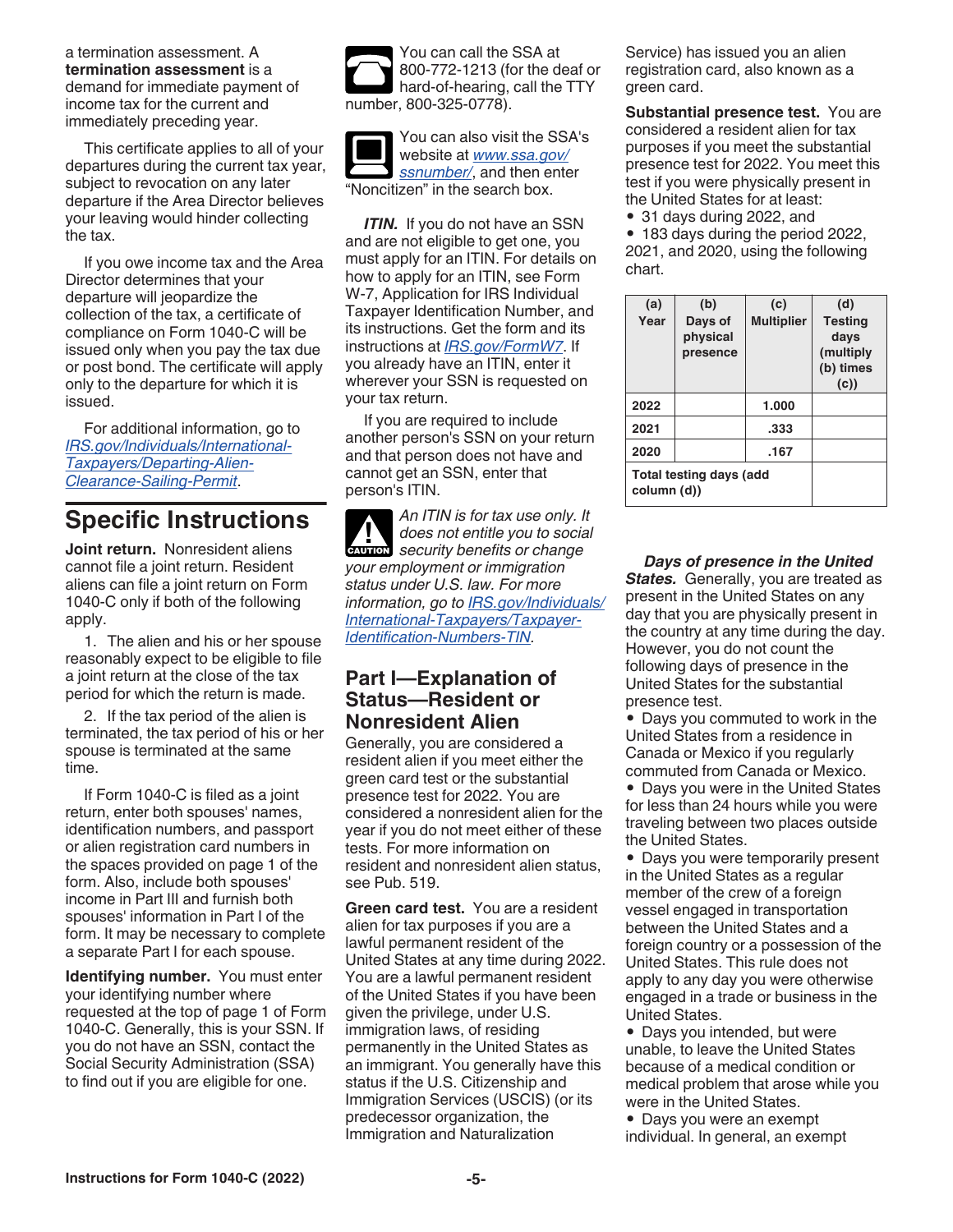<span id="page-5-0"></span>individual is: (a) a foreigngovernment-related individual, (b) a teacher or trainee, (c) a student, or (d) a professional athlete who is temporarily present in the United States to compete in a charitable sports event.

**Note.** If you qualify to exclude days of presence in the United States because you are an exempt individual (other than a

foreign-government-related individual) or because of a medical condition or problem, file Form 8843, Statement for Exempt Individuals and Individuals With a Medical Condition, with your final income tax return.

*Closer connection to a foreign country exception.* Even though you otherwise would meet the substantial presence test, you are not treated as having met that test for 2022 if you: (a) were present in the United States for fewer than 183 days during 2022, (b) establish that during 2022 you had a tax home in a foreign country, and (c) establish that during 2022 you had a closer connection to one foreign country in which you had a tax home than to the United States unless you had a closer connection to 2 foreign countries.

**Note.** If you meet this exception, file Form 8840, Closer Connection Exception Statement for Aliens, with your final income tax return.

#### **Residence determined by tax trea-**

**ty.** If you are a dual-resident taxpayer, you can still claim the benefits under an income tax treaty on Form 8833. A dual-resident taxpayer is one who is a resident of both the United States and another country under each country's tax laws. The income tax treaty between the two countries must contain a provision that provides for resolution of conflicting claims of residence (tie-breaker rule). If you are treated as a resident of a foreign country under a tax treaty, you are treated as a nonresident alien in figuring your U.S. income tax. For purposes other than figuring your tax, you will be treated as a U.S. resident.



*For more information, go to [IRS.gov/Individuals/](https://www.irs.gov/individuals/international-taxpayers/tax-treaties) [International-Taxpayers/Tax-](https://www.irs.gov/individuals/international-taxpayers/tax-treaties)[Treaties.](https://www.irs.gov/individuals/international-taxpayers/tax-treaties)*

**Dual-status tax year.** A dual-status tax year is one in which you have been both a resident alien and a nonresident alien. The most common dual-status tax years are the years of arrival and departure. In figuring your income tax liability for a dual-status tax year, different U.S. income tax rules apply to each status. You must follow these rules in completing Form 1040-C. See the Instructions for Form 1040-NR for details.

**Note.** Certain resident aliens who leave the United States during the year may be subject to tax under section 877A. These resident aliens compute their tax using the method prescribed under section 877A when completing Form 1040-C. See *[Form](https://www.irs.gov/forms-pubs/about-form-8854)  [8854 and its instructions](https://www.irs.gov/forms-pubs/about-form-8854)*. Also, see *[chapter 4](https://www.irs.gov/publications/p519#en_US_2020_publink1000222302)* of Pub. 519 for more information.

**Income effectively connected with a U.S. trade or business—nonresident aliens.** If you are a nonresident alien, the tax on your income depends on whether the income is or is not effectively connected with a U.S. trade or business.

Income effectively connected with a U.S. trade or business (including wages earned by an employee) is taxed at the graduated rates that apply to U.S. citizens and resident aliens. Income you receive as a partner in a partnership or as a beneficiary of an estate or trust is considered effectively connected with a U.S. trade or business if the partnership, estate, or trust conducts a U.S. trade or business.

Income from U.S. sources that is not effectively connected with a U.S. trade or business is generally taxed at 30%. Your rate may be lower if the country of which you are a resident and the United States have a treaty setting lower rates.

For a list of the types of income not considered effectively connected with a U.S. trade or business, see the instructions for *[Schedule A—Income](#page-7-0)*  and *[Schedule B—Certain Gains and](#page-8-0)  [Losses From Sales or Exchanges by](#page-8-0)  [Nonresident Aliens of Property Not](#page-8-0) [Effectively Connected With a U.S.](#page-8-0) [Trade or Business](#page-8-0)*, later. If you are a nonresident alien in the United States to study or train, see Pub. 519.

# **Part II—Dependents**

You may be able to claim a tax credit for your dependents. To find out if a person qualifies as your dependent, and to find out if your dependent qualifies you to take the child tax credit or the credit for other dependents, see the Instructions for Form 1040 or the Instructions for Form 1040-NR.

**Line 14, column (b).** You must enter each dependent's SSN or ITIN. See *[Identifying number](#page-4-0)*, earlier.

**Line 14, column (d).** Check the appropriate box in this column if your dependent is a qualifying child for the child tax credit or for the credit for other dependents.

# **Part III—Figuring Your Income Tax**

Read the descriptions on line 1 of Form 1040-C for Groups I, II, and III to see which group(s) applies to you. If Group I or II applies, use lines 15 through 22 to figure your tax. If Group III applies, use lines 23 and 24 to figure your tax. If you are a nonresident alien to which both Groups II and III apply, use lines 15 through 24 to figure your tax.

**Line 16. Adjustments.** If you are a resident alien, you can take the adjustments allowed on Form 1040 or 1040-SR. The 2021 Instructions for Form 1040 have information on adjustments you can take.

If you are a nonresident alien and have income effectively connected with a U.S. trade or business, you can take the adjustments allowed on Form 1040-NR. See the Form 1040-NR instructions.

If you are a nonresident alien and all your income is not effectively connected with a U.S. trade or business, you cannot take any adjustments.

Adjustments that you take on line 16 include the qualified business income deduction and the excess business loss adjustment figured on Form 461.

• **Qualified business income deduction.** Generally, taxpayers other than corporations are allowed a deduction of up to 20% of their qualified business income from a qualified trade or business. The deduction is subject to multiple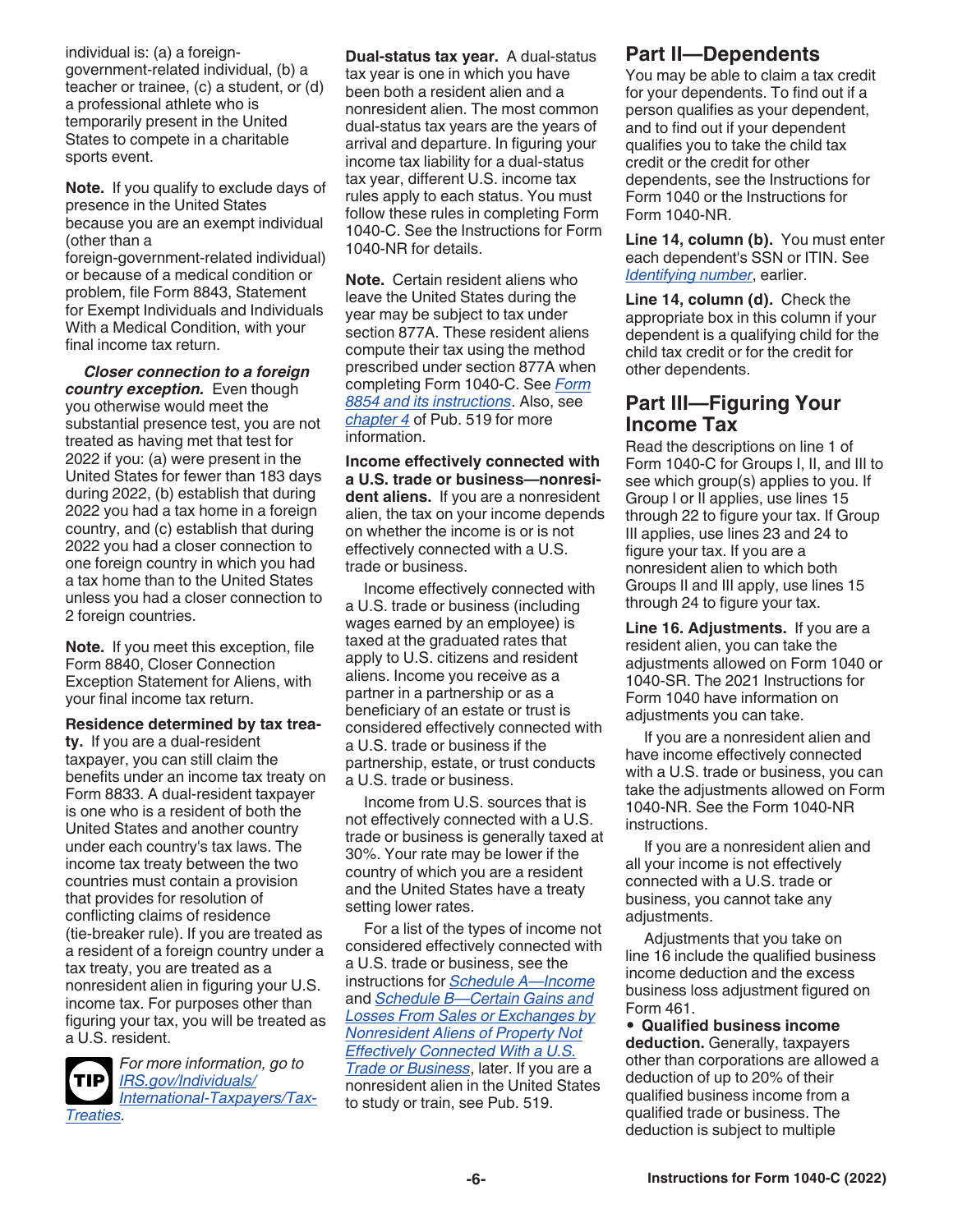limitations such as the type of trade or business, the taxpayer's taxable income, the amount of W-2 wages paid with respect to the qualified trade or business, and the unadjusted basis of qualified property held by the trade or business. The deduction can be taken in addition to the standard or itemized deductions. For more information, see Forms 8995 and 8995-A, and their instructions.

#### • **Excess business loss**

**adjustment.** Excess business losses for noncorporate taxpayers are limited to tax years beginning after 2020 and before 2027. Also, excess business losses are now computed without regard to any deduction allowed under section 172 or 199A and without regard to any deductions, gross income, or gains attributable to any trade or business of performing services as an employee. See Form 461 and its instructions for more information.

**Note.** The CARES Act repealed the limitation on excess business losses under section 461(l) of the Internal Revenue Code for tax years 2018, 2019, and 2020. If you filed a 2018, 2019, or 2020, return with the limitation, you can file an amended tax return to use the losses to reduce your income.

**Line 19. Credits.** If you are a Group I (resident alien) filer, you can claim the same credits as on Form 1040 or 1040-SR. If you are a Group II (nonresident alien with income effectively connected with a U.S. trade or business) filer, you can generally claim the same credits as on Form 1040-NR.

**Line 21. Other taxes.** Enter on line 21 any other taxes such as those listed below. Also use the 2021 Instructions for Form 1040 or the 2021 Instructions for Form 1040-NR for information on the additional taxes to include on this line.

• **Self-employment tax.** This tax applies to resident aliens and to nonresident aliens if an international social security agreement in effect determines that the nonresident alien is covered under the U.S. social security system. The self-employment tax rate for 2022 is 15.3%. This includes a 2.9% Medicare tax and a 12.4% social security tax. Use Schedule SE (Form 1040), Form 1040-PR, or Form 1040-SS to figure

your self-employment tax. For 2022, the maximum amount of self-employment income subject to the social security tax is \$147,000. There is no limit on the amount of self-employment income subject to the Medicare tax.

You can find more information on international social security agreements (also known as totalization agreements) at *[IRS.gov/](https://www.irs.gov/individuals/international-taxpayers/totalization-agreements) [Individuals/International-Taxpayers/](https://www.irs.gov/individuals/international-taxpayers/totalization-agreements) [Totalization-Agreements](https://www.irs.gov/individuals/international-taxpayers/totalization-agreements)*.

• **Social security and Medicare taxes on tip income not reported to employer.** If you received tips of \$20 or more in any month and you did not report the full amount to your employer, you must generally pay these taxes. See the Instructions for Form 1040 or the Instructions for Form 1040-NR.

• **Social security and Medicare taxes not withheld by employer.** If you are an employee who received wages from an employer who did not withhold social security and Medicare tax from your wages, you may owe these taxes. See the Instructions for Form 1040 or the Instructions for Form 1040-NR.

• **Additional Medicare Tax.** For information about the Additional Medicare Tax, see the Instructions for Form 8959.

• **Net Investment Income Tax.** For information about the Net Investment Income Tax, see the Instructions for Form 8960.

• **Additional tax on IRAs, other qualified retirement plans, etc.** If you received a distribution from or made an excess contribution to one of these plans, you may owe this tax. See the Instructions for Form 1040 or the Instructions for Form 1040-NR.

• **Household employment taxes.** If you pay cash wages to any one household employee in 2022, you may owe this tax. See the Instructions for Form 1040 or the Instructions for Form 1040-NR.

• **Tax on accumulation distribution of trusts.** Use Form 4970 to figure the tax.

• **Tax from recapture of investment credit.** Use Form 4255 to figure the tax.

• **Tax from recapture of low-income housing credit.** Use Form 8611 to figure the tax.

• **Tax from recapture of federal mortgage subsidy.** Use Form 8828 to figure the tax.

• **Repayment of first-time homebuyer credit.** You must repay the first-time homebuyer credit if you bought the home in 2008. For details about repaying the first-time homebuyer credit, see the Instructions for Form 5405.

**Line 24. Tax.** Generally, you must enter 30% of the amount on line 23. However, if you are entitled to a lower rate or an exemption from tax because of a treaty between your country and the United States, attach a statement showing your computation of the tax. Also, include the applicable treaty article(s).

*You can find information on lower rates or an exemption from tax because of a treaty between your country and the United States at [IRS.gov/Individuals/](https://www.irs.gov/individuals/international-taxpayers/tax-treaty-tables) [International-Taxpayers/Tax-Treaty-](https://www.irs.gov/individuals/international-taxpayers/tax-treaty-tables)[Tables.](https://www.irs.gov/individuals/international-taxpayers/tax-treaty-tables)* **TIP**

**Line 28. Other payments.** Include on line 28 any of the following payments. See the Instructions for Form 1040 or the Instructions for Form 1040-NR for details on other payments to include on this line.

• **Earned income credit (EIC).** This credit applies only to resident aliens. Enter any EIC that is due to you.

• **Additional child tax credit.** For information on the credit and any changes for 2022, see Pub. 505. If you are a Group I (resident alien) filer and you exclude any foreign earned income from your gross income (see section 911 and Form 2555), you may not claim any additional child tax credit here on line 28. You are only allowed to claim the child tax credit to the extent allowable on line 19.

• **Net Premium Tax Credit.** For information about the Net Premium Tax Credit, see the Instructions for Form 8962, and Pub. 974.

• **U.S. income tax paid at previous departure during the tax period.**  Enter any tax you paid if you previously departed the United States during this tax period.

• **Excess social security and RRTA tax withheld.** If you had two or more employers in 2022 who together paid you more than \$147,000 in wages, too much social security tax or tier 1 railroad retirement (RRTA) tax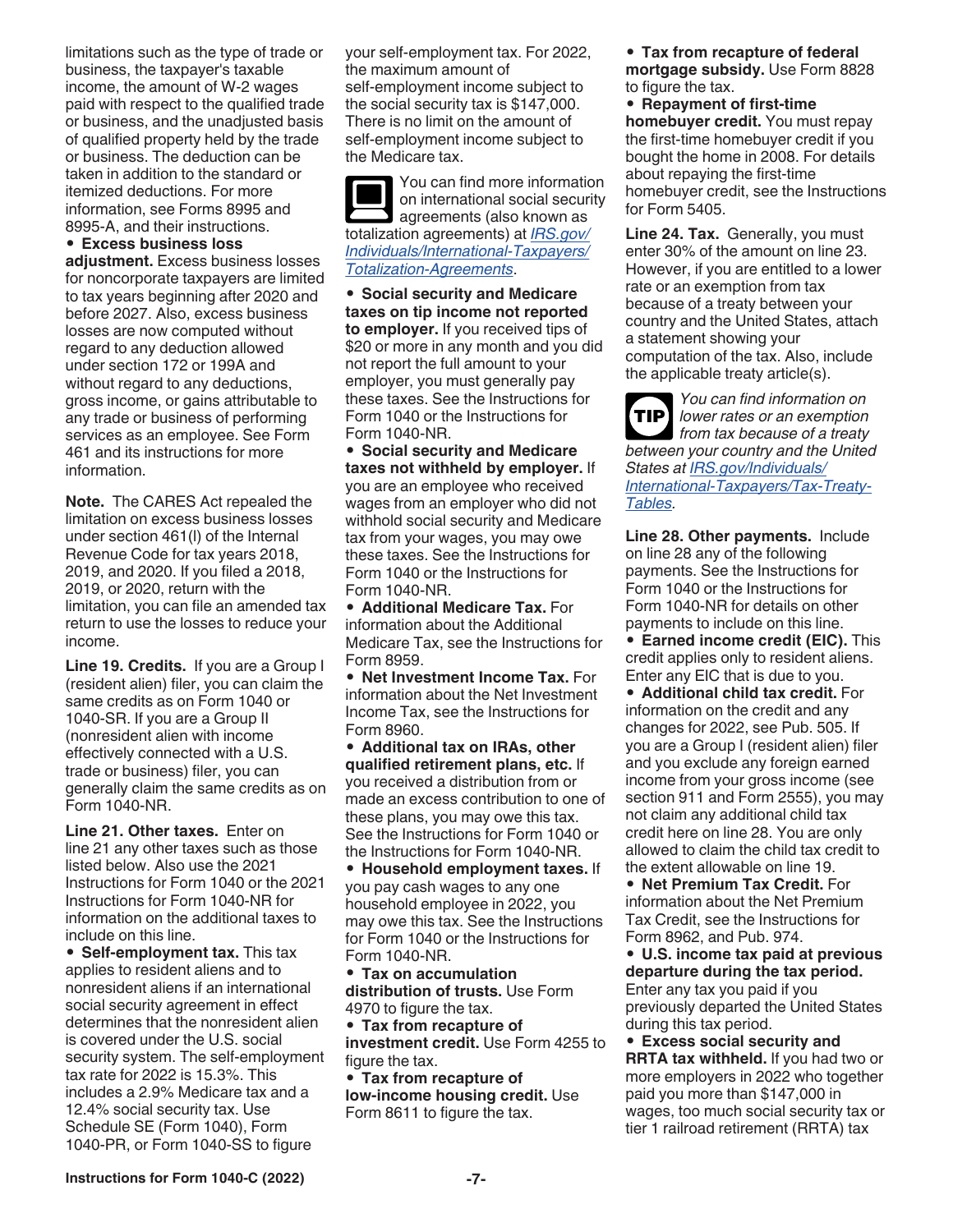<span id="page-7-0"></span>may have been withheld. See Pub. 505.

• **Credit for federal tax paid on fuels.** Use Form 4136 to figure the credit.

# **Signature**

Form 1040-C is not considered a valid return unless you sign it. You may have an agent in the United States prepare and sign your return if you are sick or otherwise unable to sign. However, you must have IRS approval to use an agent. To obtain approval, file a statement with the IRS office where you file Form 1040-C explaining why you cannot sign.

If an agent (including your spouse) signs for you, your authorization of the signature must be filed with the return.

**Court-appointed conservator, guardian, or other fiduciary.** If you are a court-appointed conservator, guardian, or other fiduciary for an individual who has to file Form 1040-C, sign your name for the individual. File Form 56.

**Paid preparers must sign.**  Generally, anyone you pay to prepare your return must sign it and include their Preparer Tax Identification Number (PTIN) in the space provided. The preparer must also give you a copy of the return for your records.

### Someone who prepares your return but does not charge you should not sign your return.

# **Schedule A—Income**

**Line 1, column (c).** Enter amounts shown as federal income tax withheld on your Forms W-2, 1099, 1042-S, etc. Be sure to enter the amount withheld on the same line on which the related income is reported. Include the amount of any Additional Medicare Tax withheld by your employer. For more information, visit *[IRS.gov/Businesses/Small-](https://www.irs.gov/businesses/small-businesses-self-employed/questions-and-answers-for-the-additional-medicare-tax)[Businesses-Self-Employed/](https://www.irs.gov/businesses/small-businesses-self-employed/questions-and-answers-for-the-additional-medicare-tax) [Questions-And-Answers-For-The-](https://www.irs.gov/businesses/small-businesses-self-employed/questions-and-answers-for-the-additional-medicare-tax)[Additional-Medicare-Tax](https://www.irs.gov/businesses/small-businesses-self-employed/questions-and-answers-for-the-additional-medicare-tax)*.

**Line 1, column (d).** Resident aliens should include income that would be included on Form 1040 or 1040-SR, such as wages, salaries, interest, dividends, rents, and certain alimony received (see *Caution*, later).



*Alimony or separate maintenance received pursuant to a divorce or* 

*separation agreement entered into on or before December 31, 2018, is income on your Form 1040-C unless that agreement was changed after December 31, 2018, to expressly provide that alimony received isn't included in your income. Alimony received is not included in your income if you entered into the divorce or separation agreement after December 31, 2018.*

**Line 1, column (e).** Enter nonresident alien income effectively connected with a U.S. trade or business. Nonresident aliens should include income that would be included on page 1 of Form 1040-NR. This includes:

• Salaries and wages (generally shown in box 1 of Form W-2),

• The taxable part of a scholarship or fellowship grant,

• Business income or loss (income that would be included on Schedule C (Form 1040) as an attachment to Form 1040-NR), and

• Any other income considered to be effectively connected with a U.S. trade or business. See the Instructions for Form 1040-NR for details.

**Line 1, column (f).** Enter nonresident alien income from U.S. sources that is not effectively connected with a U.S. trade or business, including:

• Interest, dividends, rents, salaries, wages, premiums, annuities, compensation, remuneration, and other fixed or determinable annual or periodic gains, profits, income, and certain alimony received (see *Caution*, earlier);

• Prizes, awards, and certain gambling winnings. Proceeds from lotteries, raffles, etc., are gambling winnings. You must report the full amount of your winnings. In most cases, you cannot offset losses against winnings and report the difference;

• 85% of the U.S. social security benefits you receive. This amount is treated as U.S. source income not effectively connected with a U.S. trade or business and is subject to the 30% tax rate, unless exempt or taxed at a reduced rate under a U.S. tax treaty. Social security benefits include any monthly benefit under Title II of the Social Security Act or part of a tier 1 railroad retirement benefit treated as a social security benefit. They do not include any supplemental security income (SSI) payments.

**Line 5.** Include on line 5, column (d), (e), or (f), all income you received during the year that is exempt by Code (see examples below). Also, include on line 5 income that is exempt by treaty, but only if the income is reportable in column (d) or (e). Attach a statement that shows the basis for the treaty exemption (including treaty and article(s)).

**Note.** Do not include on line 5 income reportable in column (f) that is exempt by treaty. Instead, report these amounts on line 1 of column (f) and explain on the statement required for Part III, line 24, the basis for the reduced rate or exemption.

Be sure to include on line 5, column (c), any amount withheld on exempt income you are reporting on line 5, column (d), (e), or (f). For example, include amounts that were withheld by a withholding agent that was required to withhold due to lack of documentation. However, do not include amounts reimbursed by the withholding agent.

Do not include on lines 1 through 4 any amount that is reportable on line 5.

**Exempt income for nonresident aliens.** The following income received by nonresident aliens is exempt from U.S. tax.

1. Interest on bank deposits or withdrawable accounts with savings and loan associations or credit unions that are chartered and supervised under federal or state law, or amounts held by an insurance company under an agreement to pay interest on them, if the income is not effectively connected with a U.S. trade or business. Certain portfolio interest on obligations issued after July 18, 1984, is also exempt income.

2. Your personal service income if:

a. You were in the United States 90 days or less during the tax year,

b. You received \$3,000 or less for your services, and

c. You performed the services as an employee of or under contract with a nonresident alien individual, foreign partnership, or foreign corporation not engaged in a U.S. trade or business; or for a foreign office of a U.S.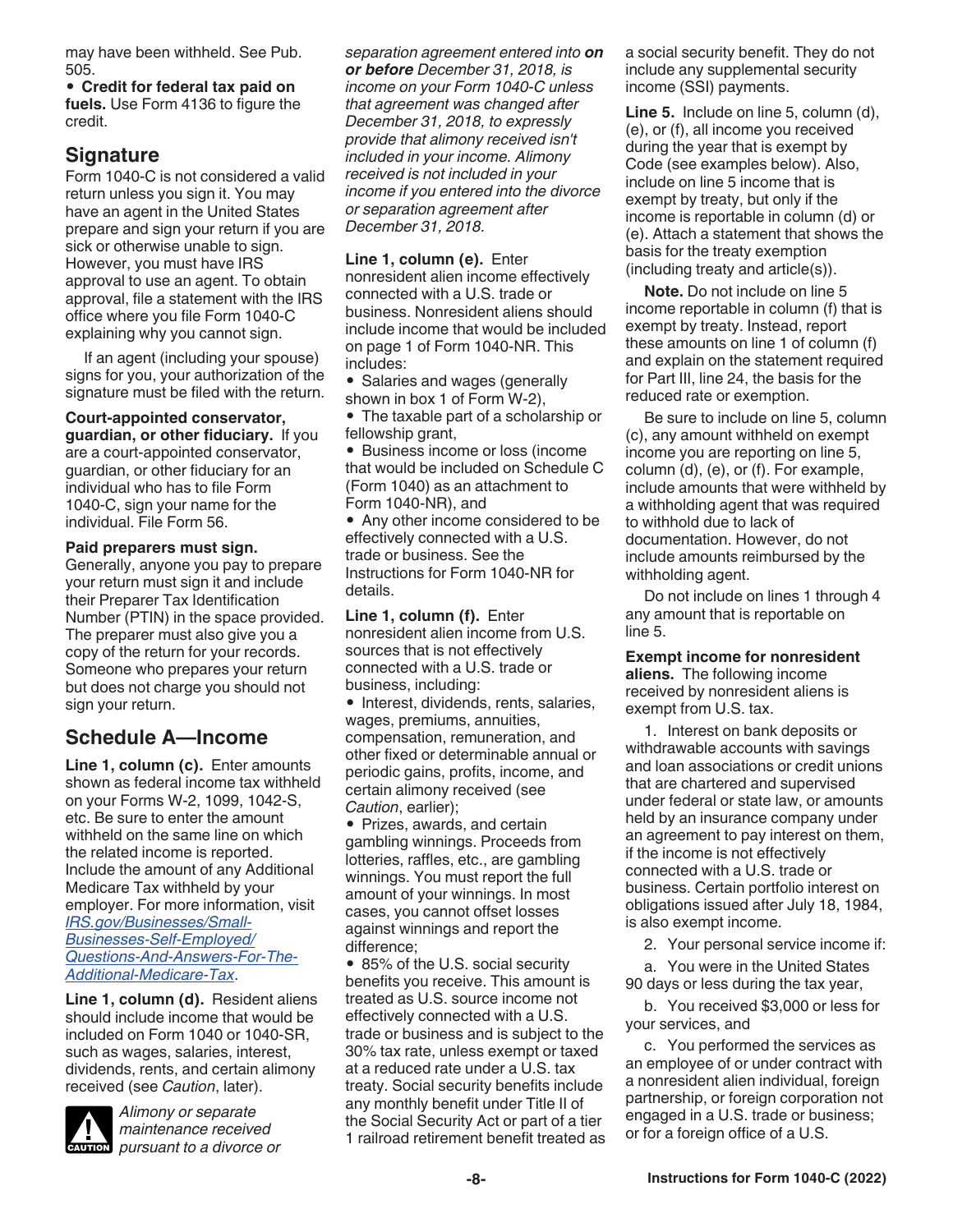<span id="page-8-0"></span>partnership, corporation, citizen, or resident.

3. Capital gains not effectively connected with a U.S. trade or business if you were in the United States fewer than 183 days during the tax year. **Exception:** Gain or loss on the disposition of a U.S. real property interest is not exempt.

4. U.S. bond income. Your income from series E, EE, H, or HH U.S. savings bonds that you bought while a resident of the Ryukyu Islands (including Okinawa) or the Trust Territory of the Pacific Islands (Caroline and Marshall Islands).

5. Annuities you received from qualified annuity plans or trusts if both of the following conditions apply.

a. The work that entitles you to the annuity was performed either (1) in the United States for a foreign employer and you met the conditions under 2 earlier, or (2) outside the United States; and

b. When the first amount was paid as an annuity, at least 90% of the employees covered by the plan (or by the plan or plans that included the trust) were U.S. citizens or residents.

6. U.S. source dividends paid by certain foreign corporations if they are not effectively connected with your U.S. trade or business. See *Second exception* under *Dividends* in chapter 2 of Pub. 519 for the definition of foreign corporation and how to figure the amount of excludable dividends.

Certain items of income may be exempt from federal tax under a tax treaty. For more information, go to *[IRS.gov/Individuals/International-](https://www.irs.gov/individuals/international-taxpayers/tax-treaty-tables)[Taxpayers/Tax-Treaty-Tables](https://www.irs.gov/individuals/international-taxpayers/tax-treaty-tables)*. For general information on tax treaties, go to *[IRS.gov/Individuals/International-](https://www.irs.gov/individuals/international-taxpayers/tax-treaties)[Taxpayers/Tax-Treaties](https://www.irs.gov/individuals/international-taxpayers/tax-treaties)*. Also, see *[Pub. 901](https://www.irs.gov/publications/p901)*.

# **Schedule B—Certain Gains and Losses From Sales or Exchanges by Nonresident Aliens of Property Not Effectively Connected With a U.S. Trade or Business**

If you are a nonresident alien, use Schedule B to figure your gain or loss from the sale or exchange of property not effectively connected with a U.S.

trade or business. Include the following types of income. For more information on these types of income, see Pub. 519 and the Instructions for Form 1040-NR.

**1. Capital gains.** Capital gains in excess of capital losses if you were in the United States at least 183 days during the year.

**Note.** The gain or loss on the disposition of a U.S. real property interest is considered effectively connected and should be shown in Schedule A, column (e).

#### **2. Income other than capital gains.**

• Gains on the disposal of timber, coal, or U.S. iron ore with a retained economic interest.

• Gains from the sale or exchange of patents, copyrights, secret processes and formulas, goodwill, trademarks, trade brands, franchises, and other like property, or of any interest in any such property. The gains must result from payments for the production, use, or disposition of the property or interest.

**Original issue discount (OID).** If you sold or exchanged the obligation, include only the OID that accrued while you held the obligation minus the amount previously included in income. If you received a payment on the obligation, see Pub. 519.

# **Schedule C—Itemized Deductions**

If you are a resident alien, you can take the deductions allowed on Schedule A (Form 1040). See the Instructions for Schedule A (Form 1040).

If you are a nonresident alien and have income effectively connected with a U.S. trade or business, you can take the deductions allowed on Schedule A (Form 1040-NR). See the Instructions for Form 1040-NR.

**Note.** If you do not have income effectively connected with a U.S. trade or business, you cannot take any deductions.

*Residents of India who were students or business*  **z** students or business<br>apprentices may be able to *take the standard deduction. See*  Pub. 519 *for details.*

**Personal casualty losses.** You can claim an itemized deduction for any

personal casualty loss only to the extent it is attributable to a federally declared disaster.

*Disaster tax relief.* You can find information on prior and the most recent Presidentially declared disasters at *[IRS.gov/](https://www.IRS.gov/DisasterTaxRelief) [DisasterTaxRelief](https://www.IRS.gov/DisasterTaxRelief)*.

For prior declared disaster and tax relief provided by the IRS based on FEMA's declarations of individual assistance, visit *[Around the Nation](https://www.irs.gov/newsroom/around-the-nation)*. For more information, see the 2021 Instructions for Form 4684.

**Line 2.** Add the amounts in columns (b) and (d) of line 1. Enter the total here and on Schedule D, line 2 or line 8, whichever applies.

# **Schedule D—Tax Computation**

### **Standard Deduction (Group I only)**

If you do not itemize your deductions, you can take the 2022 standard deduction listed below for your filing status.

| <b>Filing</b><br><b>Status</b>               | <b>Standard</b><br><b>Deduction</b> |
|----------------------------------------------|-------------------------------------|
| Married filing jointly or                    |                                     |
| Qualifying widow(er) $\ldots$                | \$25,900*                           |
| Head of household $\ldots$ , $\ldots$        | \$19,400*                           |
| Single or Married filing                     |                                     |
| separately                                   | \$12.950*                           |
| *To these amounts, add the additional amount |                                     |

shown, later.

# **Additional amount for the elderly**

**or the blind.** An additional standard deduction amount of \$1,400 is allowed for a married individual (whether filing jointly or separately) or a qualifying widow(er) who is age 65 or older or blind in 2022 (\$2,800 if the individual is both age 65 or older and blind, \$5,600 if both spouses are age 65 or older and blind).

An additional standard deduction amount of \$1,750 is allowed for an unmarried individual (single or head of household) who is age 65 or older or blind (\$3,500 if the individual is both age 65 or older and blind).

**Note.** If you were born before January 2, 1958, you are considered to be age 65 or older in 2022.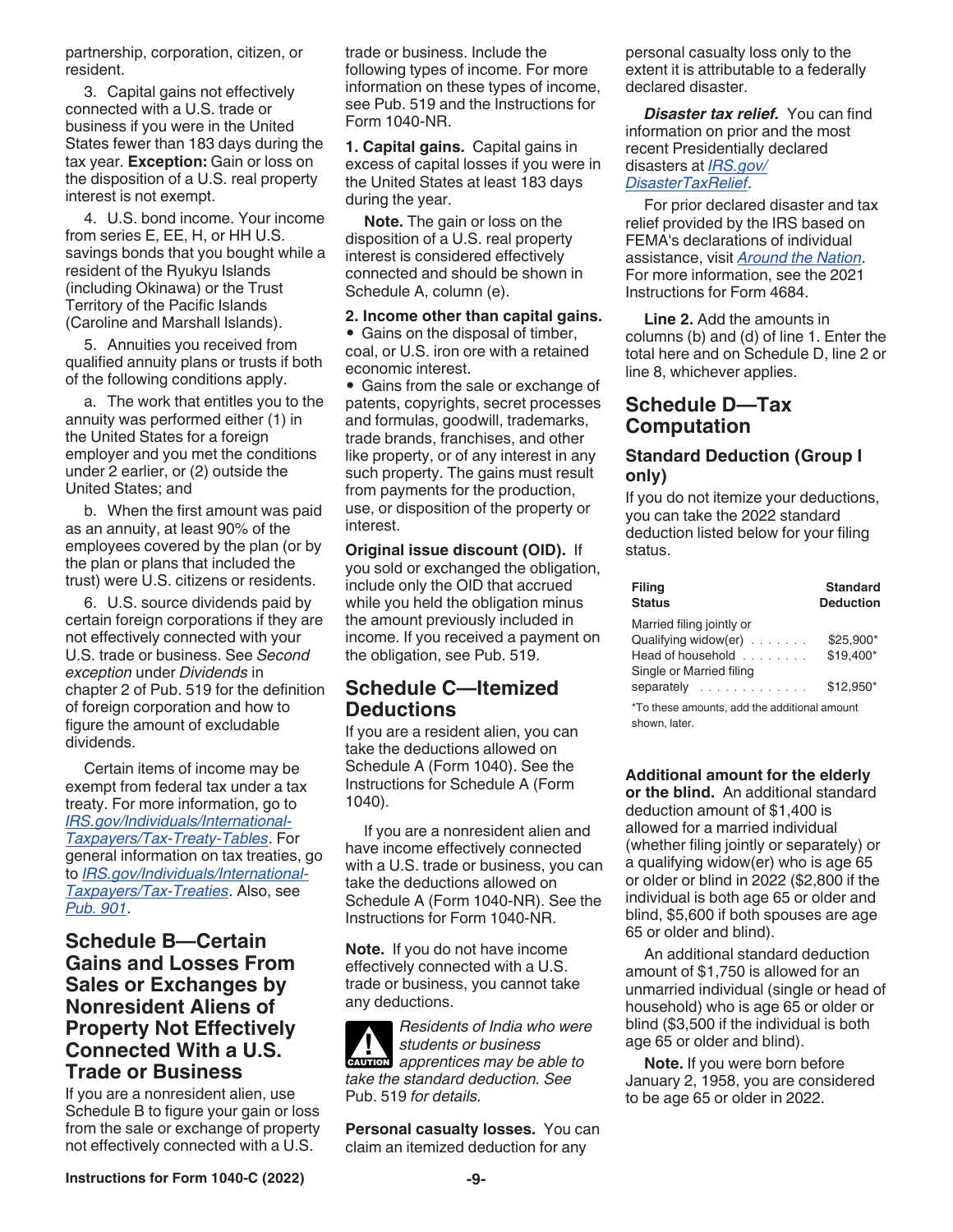<span id="page-9-0"></span>

*Your standard deduction is zero if (a) your spouse zero if (a) your spouse*<br> **CAUTION** *itemizes on a separate return,* 

*or (b) you were a dual-status alien and you do not elect to be taxed as a resident alien for 2022.*

## **Lines 4 and 10**

Include in the total on line 4 or line 10, whichever applies, any tax from Form 4972, Tax on Lump-Sum Distributions, and Form 8814, Parents' Election To Report Child's Interest and Dividends.

Also, include any recapture of an education credit. You may owe this tax if you claimed an education credit in an earlier year and either tax-free educational assistance or a refund of qualified expenses was received in 2021 for the student. See Form 8863 for more details.

### **Lines 5 and 11**

Include in the total on line 5 or line 11, whichever applies, any tax from Form 6251, Alternative Minimum Tax—Individuals.

The AMT exemption amount is: • \$75,900 if single or head of household;

• \$118,100 if married filing jointly or a qualifying widow(er);

• \$59,050 if married filing separately.

#### **Lines 6 and 12**

Include in the total on line 6 or line 12, the excess advance premium tax credit repayment from line 29 of Form 8962. See the Instructions for Form 8962.



Ordering forms and publications.**Ordering forms and publications.** Go to

*[IRS.gov/OrderForms](https://www.irs.gov/orderforms)* to order current and prior-year forms and instructions. Your order should arrive within 10 business days.

**Additional information.** For more information on the taxation of resident and nonresident aliens, residency tests, and other special rules, see Pub. 519.



You can download tax forms, instructions, and publications at *[IRS.gov/Forms-Pubs](https://www.irs.gov/forms-pubs)*.



People who are deaf, hard-of-hearing, or have a speech disability and who have access to TTY/TDD equipment can call 800-829-4059. Deaf or hard-of-hearing individuals can also contact the IRS through relay services such as the Federal Relay Service available at *[www.gsa.gov/FedRelay](http://www.gsa.gov/fedrelay)*.



*To get information in languages other than English, go to [IRS.gov/MyLanguage](https://www.irs.gov/mylanguage).*

*Tax questions. If you have a tax question not answered by this publication, go to [IRS.gov/Individuals/International-](https://www.irs.gov/individuals/international-taxpayers)[Taxpayers](https://www.irs.gov/individuals/international-taxpayers).* **TIP**

**Getting a transcript of your return.** 

The quickest way to get a copy of your tax transcript is to go to *[IRS.gov/](https://www.irs.gov/transcripts) [Transcripts](https://www.irs.gov/transcripts)*. Click on either "Get Transcript Online" or "Get Transcript by Mail" to order a free copy of your transcript. If you prefer, you can order your transcript by calling 800-908-9946.

**Secure your tax records from iden-**

**tity theft.** All taxpayers can now apply for an Identity Protection PIN (IP PIN). Use the Get An IP PIN tool on IRS.gov to request an IP PIN, file Form 15227 if your income is \$72,000 or less, or make an appointment to visit a Taxpayer Assistance Center. Identity theft occurs when someone uses your personal information, such as your name, social security number (SSN), or other identifying information, without your permission to commit fraud or other crimes. An identity thief may use your SSN to get a job or may file a tax return using your SSN to receive a refund.

To reduce your risk:

- Protect your SSN,
- Ensure your employer is protecting your SSN, and

• Be careful when choosing a tax return preparer.

If your tax records are affected by identity theft and you receive a notice from the IRS, respond right away to the name and phone number printed on the IRS notice or letter. For more information, see *[Pub. 5027](https://www.irs.gov/pub/irs-pdf/p5027.pdf)*. If your SSN has been lost or stolen or you suspect you are a victim of tax related identity theft, visit *[IRS.gov/](https://www.irs.gov/newsroom/taxpayer-guide-to-identity-theft) [IdentityTheft](https://www.irs.gov/newsroom/taxpayer-guide-to-identity-theft)* to learn what steps you should take. Victims of identity theft

who are experiencing economic harm or a systemic problem, or are seeking help in resolving tax problems that haven't been resolved through normal channels, may be eligible for Taxpayer Advocate Service (TAS) assistance. You can reach TAS by calling the National Taxpayer Advocate helpline at 877-777-4778. People who are deaf, hard of hearing, or have a speech disability and who have access to TTY/TDD equipment can call 800-829-4059. Deaf or hard-of-hearing individuals can also contact the IRS through relay services such as the Federal Relay Service, available at *[www.gsa.gov/fedrelay](https://www.gsa.gov/technology/technology-purchasing-programs/telecommunications-and-network-services/federal-relay-fedrelay)*.

#### **Protect yourself from suspicious emails or phishing schemes.**

Phishing is the creation and use of email and websites designed to mimic legitimate business emails and websites. The most common form is sending an email to a user falsely claiming to be an established legitimate enterprise in an attempt to scam the user into surrendering private information that will be used for identity theft.

The IRS doesn't initiate contact with taxpayers via emails. Also, the IRS doesn't request detailed personal information through email or ask taxpayers for the PIN numbers, passwords, or similar secret access information for their credit card, bank, or other financial accounts.

If you receive an unsolicited email claiming to be from the IRS, forward the message to *[phishing@irs.gov](mailto:phishing@irs.gov)*. You may also report misuse of the IRS name, logo, forms, or other IRS property to the Treasury Inspector General for Tax Administration toll free at 800-366-4484. People who are deaf, hard of hearing, or have a speech disability and who have access to TTY/TDD equipment can call 800-877-8339. You can forward suspicious emails to the Federal Trade Commission (FTC) at *[spam@uce.gov](mailto:spam@uce.gov )* or report them at *[ftc.gov/complaint](https://www.ftc.gov/complaint)*. You can contact them at *[www.ftc.gov/idtheft](https://www.consumer.ftc.gov/features/feature-0014-identity-theft)* or 877-IDTHEFT (877-438-4338). If you have been the victim of identity theft, see *[www.IdentityTheft.gov](https://www.IdentityTheft.gov)* and Pub. 5027. People who are deaf, hard of hearing, or have a speech disability and who have access to TTY/TDD equipment can call 866-653-4261. Visit IRS.gov and enter "identity theft" in the search box to learn more about identity theft and how to reduce your risk.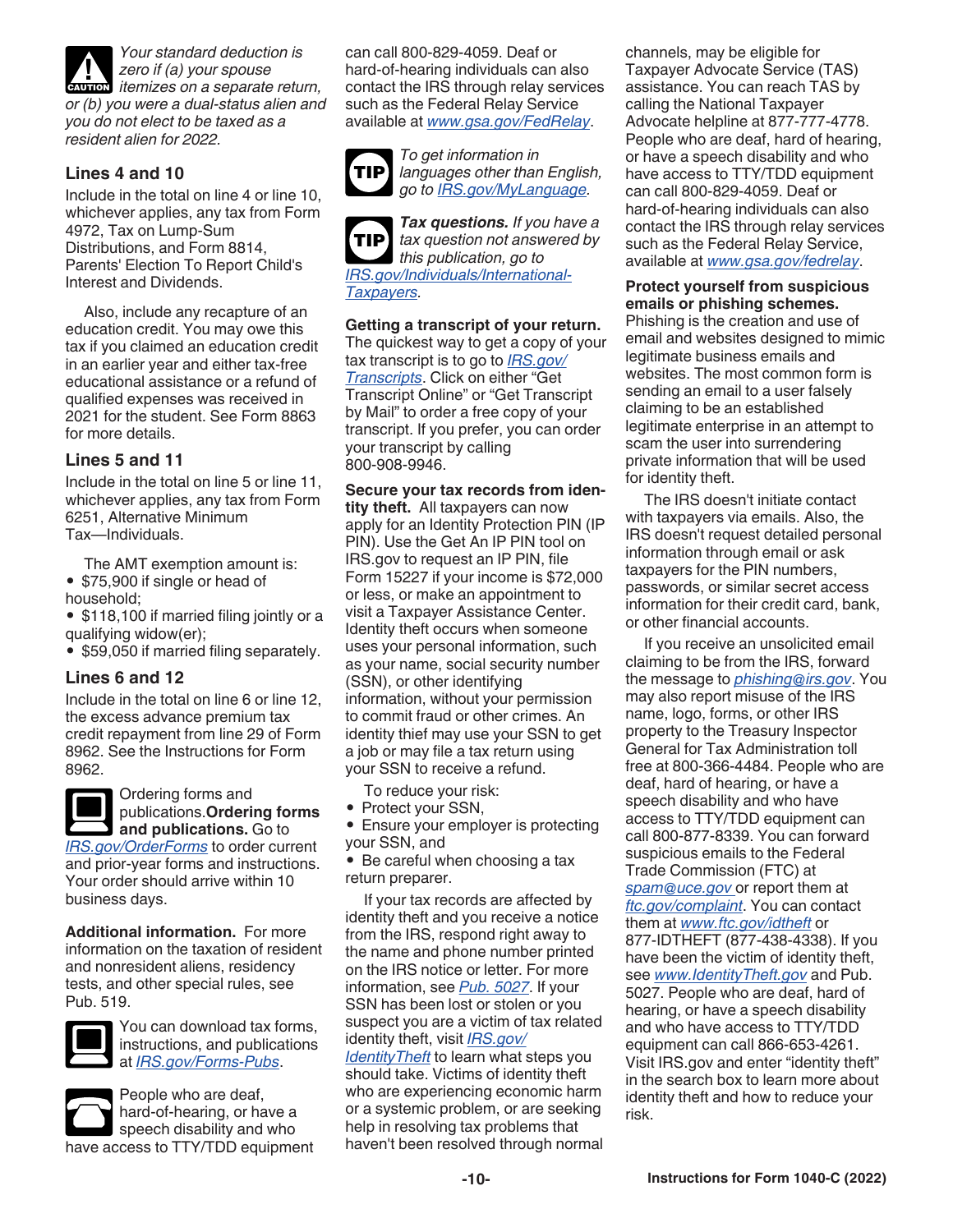## **The Taxpayer Advocate Service (TAS) Is Here To Help You**

**What is TAS?** TAS is an **independent** organization within the IRS that helps taxpayers and protects taxpayer rights. Their job is to ensure that every taxpayer is treated fairly and that you know and understand your rights under the *[Taxpayer Bill of](https://www.irs.gov/Taxpayer-bill-of-rights)  [Rights](https://www.irs.gov/Taxpayer-bill-of-rights)*.

**How can you learn about your taxpayer rights?** The Taxpayer Bill of Rights describes 10 basic rights that all taxpayers have when dealing with the IRS. Go to

*[TaxpayerAdvocate.IRS.gov/](https://www.taxpayeradvocate.irs.gov/)* to help you understand what these rights mean for you and how they apply. These are **your** rights. Know them. Use them.

**What can TAS do for you?** TAS can help you resolve problems that you can't resolve with the IRS. And their service is free. If you qualify for their assistance, you will be assigned to one advocate who will work with you throughout the process and will do everything possible to resolve your issue. TAS can help you if:

• Your problem is causing financial difficulty for you, your family, or your business;

• You face (or your business is facing) an immediate threat of adverse action; or

• You've tried repeatedly to contact the IRS but no one has responded, or the IRS hasn't responded by the date promised.

**How can you reach TAS?** TAS has offices *[in every state, the District of](https://www.irs.gov/advocate/local-taxpayer-advocate)  [Columbia, and Puerto Rico](https://www.irs.gov/advocate/local-taxpayer-advocate)*. Your local advocate's number is in your local

### directory and at

*[TaxpayerAdvocate.IRS.gov/Contact-](https://taxpayeradvocate.irs.gov/contact-us)[Us](https://taxpayeradvocate.irs.gov/contact-us)*. You can also call them at 877-777-4778.

### **How else does TAS help taxpay-**

**ers?** TAS works to resolve large-scale problems that affect many taxpayers. If you know of one of these broad issues, please report it to them at *[IRS.gov/SAMS](https://www.irs.gov/sams)*.

### **TAS for Tax Professionals**

TAS can provide a variety of information for tax professionals, including tax law updates and guidance, TAS programs, and ways to let TAS know about systemic problems you've seen in your practice.

**Disclosure, Privacy Act, and Paperwork Reduction Act Notice.** We ask for the information on this form to carry out the Internal Revenue laws of the United States. Sections 6001, 6011, 6012(a), 6851, and their regulations require that you give us the information. We need it to ensure that you are complying with these laws and to allow us to figure and collect the right amount of tax. Section 6109 requires you to provide your identifying number on the return.

Generally, tax returns and return information are confidential, as required by section 6103. However, section 6103 allows or requires the Internal Revenue Service to disclose or give the information shown on your tax return to others as described in the Code. For example, we may disclose your tax information to the Department of Justice to enforce the tax laws, both civil and criminal, and

to cities, states, the District of Columbia, U.S. commonwealths and possessions to carry out their tax laws. We also may disclose this information to other countries under a tax treaty, to federal and state agencies to enforce federal nontax criminal laws, or to federal law enforcement and intelligence agencies to combat terrorism. If you do not provide the information requested, or provide false information, you may be subject to penalties.

You are not required to provide the information requested on a form that is subject to the Paperwork Reduction Act unless the form displays a valid OMB control number. Books or records relating to a form or its instructions must be retained as long as their contents may become material in the administration of any Internal Revenue law.

The average time and expenses required to complete and file this form will vary depending on individual circumstances. For the estimated time and expenses, see the Instructions for Form 1040 or your income tax return.

**Comments.** You can send us comments from *[IRS.gov/](https://www.irs.gov/formcomments) [FormComments](https://www.irs.gov/formcomments)*. You can write to the Internal Revenue Service, Tax Forms and Publications Division, 1111 Constitution Ave. NW, IR-6526, Washington, DC 20224. Do not send the tax form to this address. Instead, see *[How To Get the Certificate](#page-1-0)*, earlier.